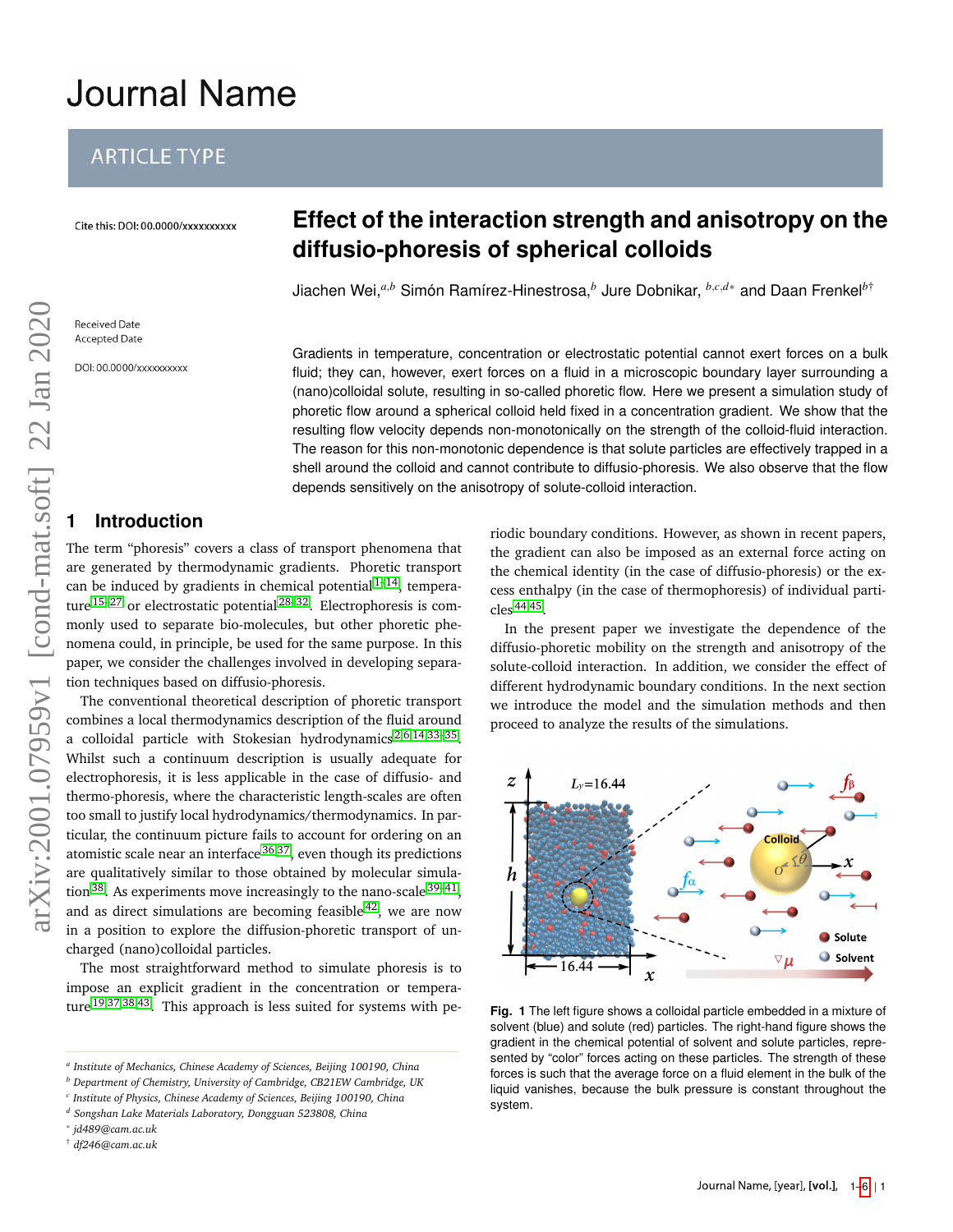## **2 Simulation method**

#### **2.1 Model**

We performed Molecular Dynamics (MD) simulations of diffusiophoresis in a system with a single colloidal particle (*c*) immersed in a fluid comprising solvent ( $\alpha$ ) and solute ( $\beta$ ) particles. All fluid particles were assumed to be of the same diameter  $\sigma_s$ , which was used as a unit of length. The diameter of the colloidal particle was taken to be  $\sigma_c = 3$ . The system dimensions were 16.44  $\times$  $16.44 \times h$ , where the box height *h* was varied to keep the pressure constant. We applied periodic boundary conditions and measured the velocity of the fluid flow, whilst keeping the colloidal particle fixed at the origin.

We assumed interaction potentials of the form

$$
U_{ij}(\mathbf{r}_i, \mathbf{r}_i) = U_{ij}^{SR}(r_{ij}) + \lambda_{ij} U_{ij}^A(r_{ij}, \theta_{ij}), \qquad (1)
$$

where  $U^{SR}(r)$  denotes an isotropic short range potential  $U^{SR}(r)$ , while  $U^A(r, \theta)$  denotes a possible anisotropic interaction between colloid and solutes. We assume that the fluid particles interact isotropically among themselves and that the only interaction with angular dependence is that between the colloid and the solute particles. Therefore, the only non-vanishing pre-factor controlling the strength of the anisotropy is  $\lambda_{\beta c} \equiv \lambda_B$ . The choice of the short-ranged isotropic interaction potential was dictated by computational convenience. We start from a recently introduced generic, short-ranged, attractive pair potential<sup>[46](#page-5-19)</sup>:

$$
u(r_{ij}) \equiv a_{ij} \left[ \left( \frac{\sigma_{ij}}{r_{ij}} \right)^2 - 1 \right] \left[ \left( \frac{r_{cut}}{r_{ij}} \right)^2 - 1 \right]^2.
$$

where  $a_{ij}$  is chosen such that the minimum value of  $u(r_{ij})$  equals -1:

$$
a_{ij} \equiv 2 \left( \frac{r_{cut}}{\sigma_{ij}} \right)^2 \left[ \frac{3}{2 \left( r_{cut}^2 / \sigma_{ij}^2 - 1 \right)} \right]^3.
$$
 (2)

From this pair potential, we construct a short-ranged potential  $U_{ij}^{_{SR}}$  that has an adjustable well depth  $\varepsilon_{ij}$ :

$$
U_{ij}^{SR} = \begin{cases} u(r_{ij}) + 1 - \varepsilon_{ij} & \text{for } r_{ij} < r_{ij}^m, \\ \varepsilon_{ij} u(r_{ij}) & \text{for } r_{ij}^m \le r_{ij} < r_{cut}, \\ 0 & \text{for } r_{ij} \ge r_{cut}. \end{cases}
$$
 (3)

Indices denote the type of the particles:  $i, j \in \{c, \alpha, \beta\}$ ,  $\sigma_{ij}$  is the distance where the potential crosses zero, *rcut* denotes the cutoff radius (we choose  $r_{cut} = 2$  for fluid–fluid, and  $r_{cut} = 5$  for fluid– colloid interactions),  $r_{ij}^m$  the location of the potential minimum, and  $\varepsilon_{ij}$  controls the depth of the potential well.

In what follows, the strength of the interaction between all fluid species as our unit of energy:  $\varepsilon_{\alpha\alpha} = \varepsilon_{\alpha\beta} = \varepsilon_{\beta\beta} \equiv 1$ . Furthermore, we fix the solvent-colloid interaction strengths,  $\varepsilon_{\alpha c} = 1$ , and vary the solute-colloid interaction  $\varepsilon_{\beta c} \equiv \varepsilon_B$ ). The overview of the interaction parameters is shown in the Table [1.](#page-1-0)

The minimum of the interaction potential is located at:

$$
r_{ij}^{m} = r_{cut} \sqrt{\frac{3}{1 + 2r_{cut}^{2}/\sigma_{ij}^{2}}}.
$$
 (4)

<span id="page-1-0"></span>

|                 | ε                                            |                               |                                      |
|-----------------|----------------------------------------------|-------------------------------|--------------------------------------|
| solvent-solvent | $\epsilon_{\alpha\alpha} = 1.0$              | $\sigma_{\alpha\alpha} = 1.0$ | $\lambda_{\alpha\alpha}=0$           |
| solvent-solute  | $\epsilon_{\alpha\beta} = 1.0$               | $\sigma_{\alpha\beta} = 1.0$  | $\lambda_{\alpha\beta}=0$            |
| solute-solute   | $\varepsilon_{\beta\beta} = 1.0$             | $\sigma_{\beta\beta} = 1.0$   | $\lambda_{\beta\beta}=0$             |
| solvent-colloid | $\varepsilon_{\alpha c}=0$                   | $\sigma_{\alpha c} = 3.0$     | $\lambda_{\alpha c} = 0$             |
| solute-colloid  | $\varepsilon_{\beta_c} \equiv \varepsilon_B$ | $\sigma_{\beta c} = 3.0$      | $\lambda_{\beta c} \equiv \lambda_B$ |

**Table 1** This table lists the interaction parameters used in the simulations. The solvent-solvent, solvent-solute and solute-solute interactions are isotropic ( $\lambda = 0$ ) and have the same values of  $\sigma$  and  $\varepsilon$ , which are always kept constant. The solvent-colloid interaction is purely repulsive  $(\varepsilon_{\alpha c} = 0)$  and isotropic ( $\lambda = 0$ ). For the solute-colloid interaction, both the strength of the attraction ( $\varepsilon_{\beta c}$ ) and the strength of the anisotropic interaction  $(l = 1 \text{ or } l = 2)$ , are varied.

An advantage of this model potential is that the potential and its first derivative vanish at *rcut* [46](#page-5-19). However, for the solute-colloid interaction, the force is discontinuous for  $0 < \varepsilon_{\beta c} < 1$ , although the potential is continuous.

When studying the effect of anisotropic colloid-solute interactions, we decompose these interactions in terms of Legendre polynomials  $P_l(\cos\theta)$ :

<span id="page-1-1"></span>
$$
U_{\beta c}^{A} = \begin{cases} -P_{l}(\cos \theta) & \text{for } r_{\beta c} < r_{\beta c}^{m}, \\ P_{l}(\cos \theta)u(r_{\beta c}) & \text{for } r_{\beta c}^{m} \le r_{\beta c} < r_{cut}, \\ 0 & \text{for } r_{\beta c} \ge r_{cut}, \end{cases}
$$
(5)

where  $\theta$  denotes the angle between symmetry axis of the colloidal particle and the vector joining the centers of mass of the colloid and a solute particle (see Fig. [1\)](#page-0-0). The advantage of using a Legendre-polynomial decomposition is that, in the limit of weak anisotropic interactions, the integrated excess density vanishes for all  $l > 1$ .

As shown in Fig. [1,](#page-0-0) we represent the effect of a concentration (or chemical-potential) gradient  $43,44$  $43,44$  by applying opposing external "color" forces *fi* on the solvent and solute particles:

$$
f_i = \left(\frac{-\partial \mu_i^{\text{bulk}}}{\partial \rho_i}\right)_P \cdot \nabla \rho_i, \tag{6}
$$

where  $\mu^{\rm bulk}$  is the chemical potential and  $\rho$  the number density. The reason for carrying out a simulation with color forces, rather than the corresponding explicit concentration gradients, is twofold. First of all, as in the case of simulations of systems in electrical fields, it is often better to impose a constant field that is compatible with the periodic boundary conditions, than to impose a periodic charge density that would locally lead to the same field.

The second reason is specific for phoretic transport: in principle, we should carry out these simulations under conditions where the phoretic flow velocity is so small that the concentration profile is not perturbed by the flow (the limit of vanishing Peclet number). With explicit concentration gradients, the relevant Peclet number is  $vL/D$ , where *v* is te average phoretic flow velocity, *L* is the system size and *D* is the diffusion coefficient of the solutes/solvent molecules. However, with imposed color forces, the relevant Peclet number is  $v\sigma/D$ , where  $\sigma$  is the colloidal diameter. As, typically,  $\sigma \ll L$ , the Peclet number for simu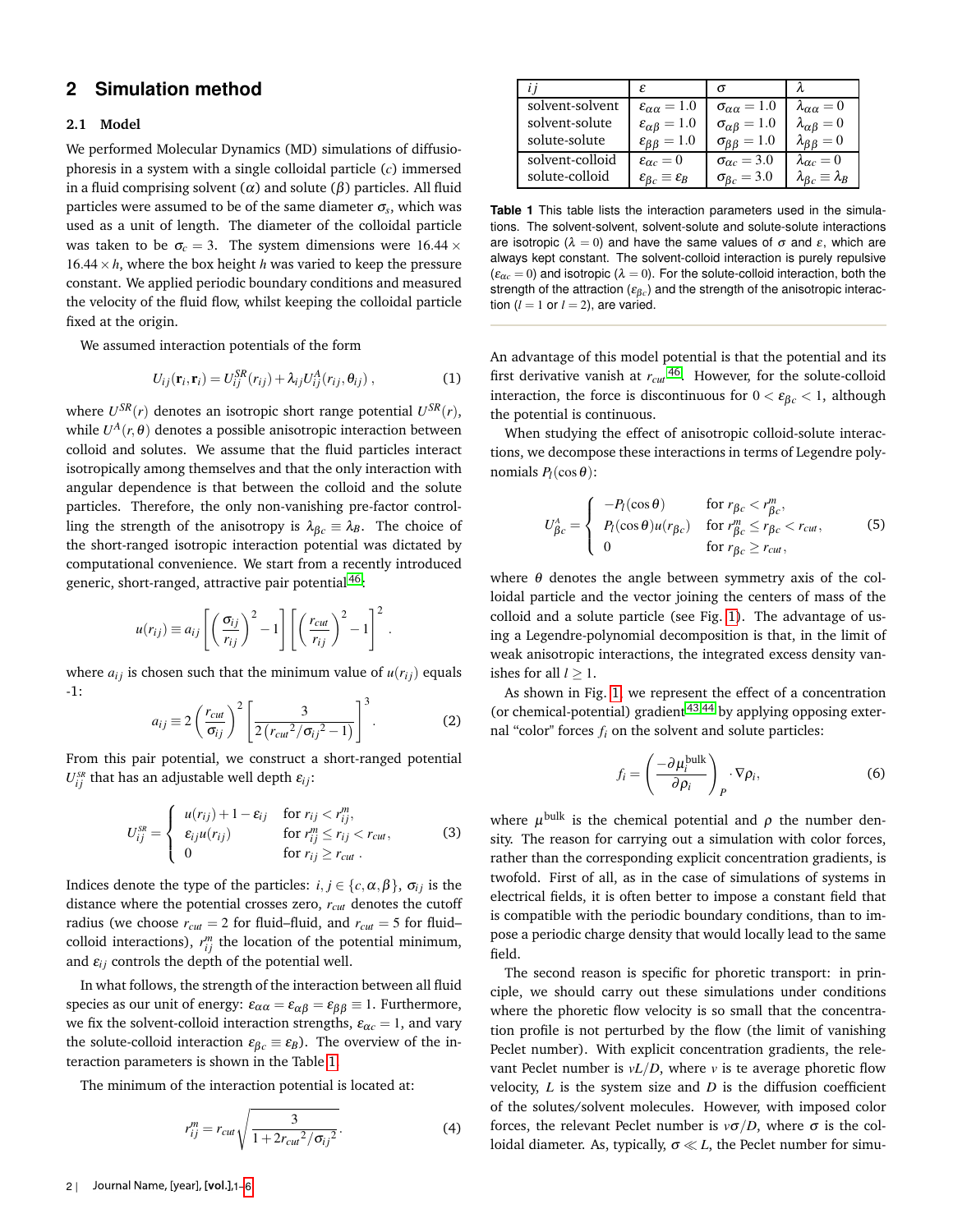lations with color forces is much smaller than the corresponding number in the presence of explicit concentration gradients. As shown in the SI, simulations with an explicit concentration gra-dient<sup>[43](#page-5-15)</sup>, in a 36.17  $\times$  16.44  $\times$  *h* box with the position of the colloidal particle fixed at the origin, lead to a strongly non-linear (in fact: exponential) concentration profile at flow velocities where no such problem occurs if we impose color forces.

#### **2.2 Simulation Details**

All simulations were performed at constant *N*, *P* and *T*, with the number of particles fixed at  $N = 4836$ , and the temperature at  $T = 0.845$ . The length of the simulation time step was  $dt = 0.001$ , and a Nosé-Hoover thermostat with a time constant of 100*dt* was used to control the temperature. Here and in what follows, we use reduced units, based on the  $\varepsilon$ ,  $\sigma$  and  $m$  (mass) of the solvent particles.

All initial configurations were prepared by placing  $N_\alpha = 4835$ solvent particles on a low-density FCC crystal lattice.  $N_\beta = \rho_\beta V$ randomly chosen solvent particles were then replaced with solute particles, where *V* is the volume of the simulation box. The system was then compressed in *z* direction and quenched to the desired pressure ( $P = 0.012$ ). The identities of solvent and solute particles in the bulk (i.e. far away from the colloidal particle) were allowed to interchange every 500 simulation steps to keep the solute density constant at  $\rho_{\beta} = 0.381$  for at least  $4 \times 10^7$ simulation steps. Color forces  $f_i$  along the *x*-direction were then applied to the solvent and solute particles. Subsequently, a run of at least  $2 \times 10^8$  steps was performed to obtain the flow rate and density profile, which were collected by averaging over  $10^5$ output configurations separated by  $10^3$  simulation steps. The applied color forces correspond to a solute concentration gradient of  $|\nabla \rho_{\beta}| = 0.04$ .

Integrating the MD equations of motion with the Verlet algorithm, which conserves the tangential velocity of a solvent/solute particle when interacting with the colloid. As a result, this situation corresponds to a "slip" boundary condition (Fig. [2\(](#page-2-0)a)). To implement non-slip boundary conditions, we reverse the velocity of the solvent/particle at the distance *r ns* (Fig. [2\(](#page-2-0)b)). In our simulations, we chose  $r^{ns} = \sigma_{ic}$ , where  $i = (\alpha, \beta)$  refers to both solvent and solute particles. Note, however, that the definition of nonslip boundary conditions is not unambiguous for systems with a continuous colloid-fluid interaction.

## **3 Result and discussion**

#### **3.1 Isotropic interaction**

Fig. [3](#page-3-0) shows the diffusio-phoretic flow past a colloid that interacts with the solvent and solute particles with isotropic ( $\lambda_B = 0$ ) potential specified in the previous section. For  $\varepsilon_B < 1.5$ , the magnitude of the velocity in the direction of phoretic motion obtained from simulations,  $v_x$ , increases with  $\varepsilon_B$ . This is because the number of adsorbed solute particles, and hence total color force exerted on a fluid element close to the colloidal surface, increases with *ε*<sub>*B*</sub>. Beyond  $\varepsilon_B \approx 1.5$   $v_x$  decreases with  $\varepsilon_B$  and reaches a plateau at  $v_x \sim -0.02$ . Stronger attraction between the colloid and solute implies a larger excess of solute near the colloid. However, as the

<span id="page-2-0"></span>

**Fig. 2** Schematic illustration of the implementation of slip (a) and non-slip (b) boundary conditions.

colloid-solute attraction becomes stronger, the solute particles become less mobile and cannot participate in diffusio-phoretic flow (similar behaviour was observed for polymer diffusio-phoresis see  $47$ ).

We compare our simulation results with the Derjaguin– Anderson theory for diffusio-phoresis [33](#page-5-6). The theory predicts the phoretic flow around a spherical colloid with the hydrodynamic radius  $R_h$  at constant fluid viscosity  $\eta$ :

<span id="page-2-1"></span>
$$
v_x = v_x^0 \left( 1 - \frac{K + H}{R_h} \right),\tag{7}
$$

where  $v_x^0 = \frac{k_B T}{\eta} \int_{R_h}^{\infty} r dr \left[ \rho_{\beta}^{ex}(r) \nabla \rho_{\beta} / \rho_{\beta} + \rho_{\alpha}^{ex}(r) \nabla \rho_{\alpha} / \rho_{\alpha} \right]$  is the flow velocity in the Derjaguin limit assuming a flat surface, with  $\rho_\beta^{ex}$ and  $\rho_{\alpha}^{ex}$  denoting the excess density of solutes and solvents, respectively. The Anderson curvature corrections are introduced via the functions  $K = \int_{R_h}^{\infty} \omega(r) dr$  and  $H = \int_{R_h}^{\infty} \omega(r) \frac{r^2}{2} dr / \int_{R_h}^{\infty} \omega(r) r dr$ with  $\omega(r) \equiv \rho_{\beta}^{ex}(r)/\rho_{\beta} - \rho_{\alpha}^{ex}(r)/\rho_{\alpha}$ . In order to obtain the theoretical prediction for the phoretic flow  $v_x$  as a function of the interaction strength  $\varepsilon_B$ , we have first evaluated the hydrodynamic radius of the colloid by measuring its mean-squared displacement and used this value in Eq. [7.](#page-2-1) The comparison between the Derjaguin–Anderson prediction and the simulation results with non–slip boundaries is shown in the inset of Fig. [3.](#page-3-0) Qualitatively, the behaviour is similar, although there is an important difference, i.e., the theoretical prediction for the flow goes to zero at moderate  $\varepsilon_B$ , while the simulation data seem to converge to a finite plateau. The Derjaguin–Anderson theory ignores the variation of the local viscosity and assumes a sharp profile with no flow within a well-defined hydrodynamic radius of the colloid, *Rh*. As we demonstrate later in Fig[.5,](#page-3-1) the actual concentration and flow profiles are not sharp at all, which is why the theory does not account quantitatively for the simulation data.

Fig. [3](#page-3-0) shows that the non-monotonic relation between  $v_x$  and  $\varepsilon_B$  is observed for both slip and non-slip boundary conditions. For moderate colloid-solute interaction strength  $\varepsilon_B$ , the difference between slip and non-slip velocities is around 20% but it becomes smaller with  $\varepsilon_B$  and eventually becomes vanishingly small. This observation is not surprising, because the hydrodynamic boundary conditions for a colloid densely coated with much less mobile solute particles should behave like those of a larger colloid with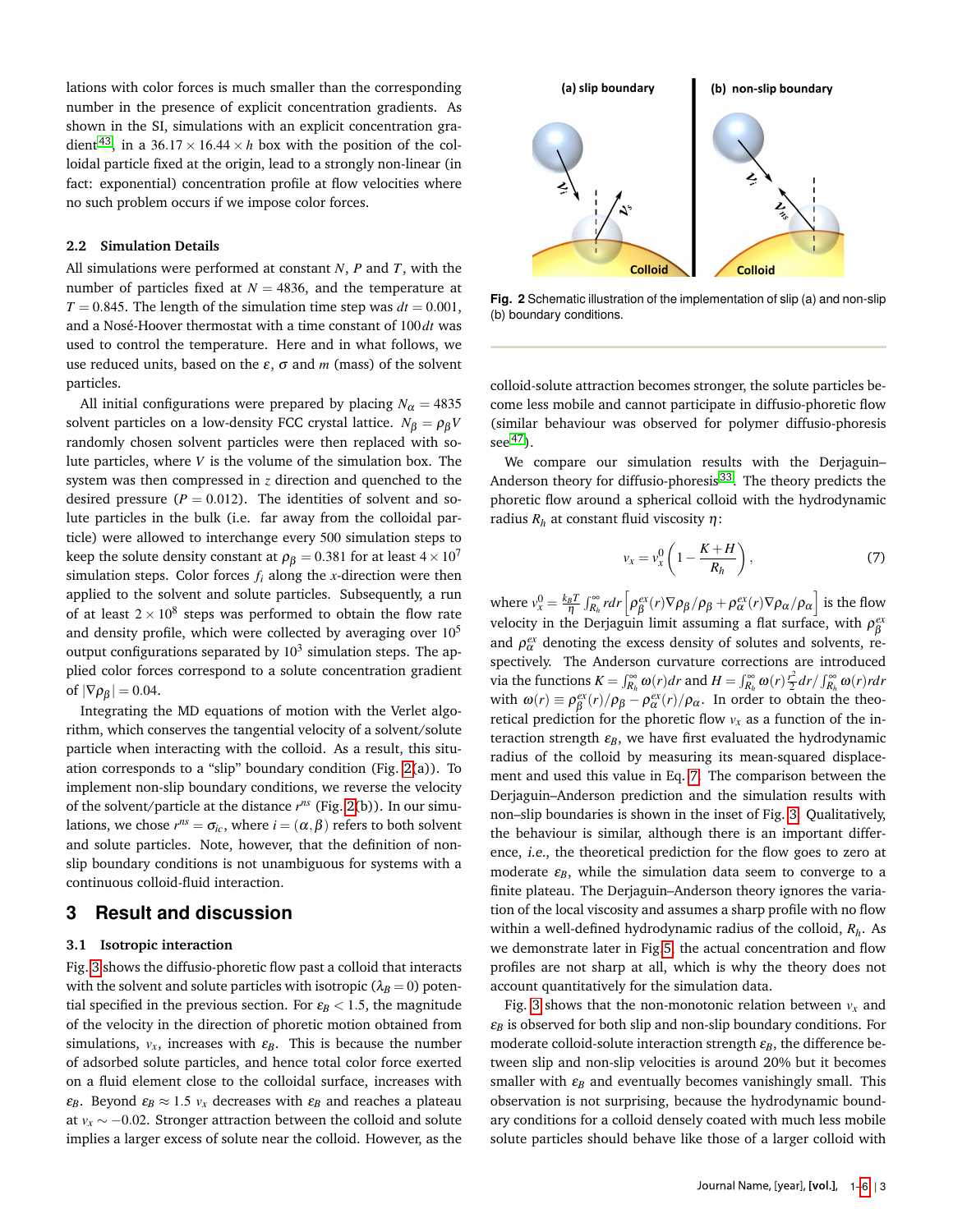non-slip boundary conditions<sup>[48](#page-5-21)</sup>.

<span id="page-3-0"></span>

**Fig. 3** Fluid velocity *v<sup>x</sup>* versus solute-colloid (isotropic) interaction strength ε<sub>B</sub> for slip (red; circles) and non-slip (black; squares) boundaries. The inset shows a comparison of the non-slip data in the regime  $\varepsilon_B$  < 4.0 (solid) to the Derjaguin–Anderson theory (Eq[.7,](#page-2-1) dashed).

To test to what extent attractive forces can bind solute particles to the colloid, we probe  $N_b(t)$ , the number of particles that remain bound to the colloid (i.e.  $r_{ic} < r_{cut}$ ) for at leats *t* time-steps.  $(N_b(t)/N_b(0))$  decays exponentially with time (see SI). The rate of decay is a measure for the characteristic time *t<sup>d</sup>* during which a fluid particle is bound to the colloid. The dependence of  $t_d$  on  $\varepsilon_B$ is shown in Fig. [4.](#page-3-2) As expected,  $t_d$  increases with  $\varepsilon_B$ . We also note that  $t_d$  decreases with increasing flow rate: the difference woith the equilibrium case is most pronounced for larger values of  $\varepsilon_B$ .

<span id="page-3-2"></span>

**Fig. 4** The characteristic time of fluid particle bound by the colloid  $t_d$  versus interaction strength between solute and colloid ε*<sup>B</sup>* for equilibrium and non-equilibrium system. In these simulations, slip boundary conditions are imposed.

Figs. [5\(](#page-3-1)a-b) compare the radial distribution of the reduced excess density of the solutes. For both slip and non-slip bound-

-0.04 and generally at the same  $\varepsilon_B$  the magnitude of  $v_x$  is smaller for and non-slip boundaries. As expected, for  $\varepsilon_B > 1.50$  the magniaries, when  $\varepsilon_B$  is increased from 0.0 to 1.5, significant excess of solutes near the colloid is observed. When  $\varepsilon_B$  is further increased, the solutes close to the colloid are effectively trapped and form a rigid shell at around  $r = 3.0$  that does not contribute to diffusiophoresis. The peak is higher and sharper for non-slip boundaries. Fig. [5\(](#page-3-1)c-d) presents the radial profile of fluid velocity  $v_x$  with slip tude of  $v_x(r)$  is decreasing due to the formation of the shell-region, non-slip boundaries, particularly close to the colloid.

<span id="page-3-1"></span>

**Fig. 5** The radial distribution of the reduced excess density of solutes  $\rho_\beta^{ex}/\rho_\beta^{bulk}$  with (a) slip and (b) non-slip boundaries, and the radial function of fluid velocity  $v_x$  with (c) slip and (d) non-slip boundaries.

#### **3.2 Anisotropic interaction**

To distinguish between different symmetry classes of the anisotropic solute-colloid interactions, we assume that their angular dependence is proportional to Legendre polynomials [\(5\)](#page-1-1). We note that the case  $l = 2$  is unique in the sense that it is the only anisotropic term for which a linear relation between gradient and flow is possible. For other values of *l*, the flow vanishes in the limit of weak attraction and the phoretic flow velocity should depend at least quadratically on the strength of the colloid-solute attraction. This difference in behavior can be understood by noting that both  $v_x$  and  $\nabla \mu$  are polar vectors that transform as irreducible tensors of rank one. In the linear regime (i.e. the regime where  $v_x$ depends linearly on  $\nabla \mu$ ), the variation of  $v_x$  with  $\nabla \mu$  is given by a symmetric matrix. Such a matrix has two parts: the trace, which transforms as a scalar  $(l=0)$ , and the traceless symmetric part that transforms as second-rank irreducible tensor (*l*=2). For isotropic particles, only the  $l = 0$  part contributes. However, if the interaction potential is anisotropic, then the *l* = 2 part (i.e. the part of the interaction that transforms as  $P_2(\cos\theta)$ , can also contribute. However, all other angular dependence of the potential (*P*1,*P*3,*P*<sup>4</sup> etc) do not contribute to linear order. Note, however, that when the interaction becomes stronger, other Legendre components of the potential may contribute to the phoretic flow, because the ex-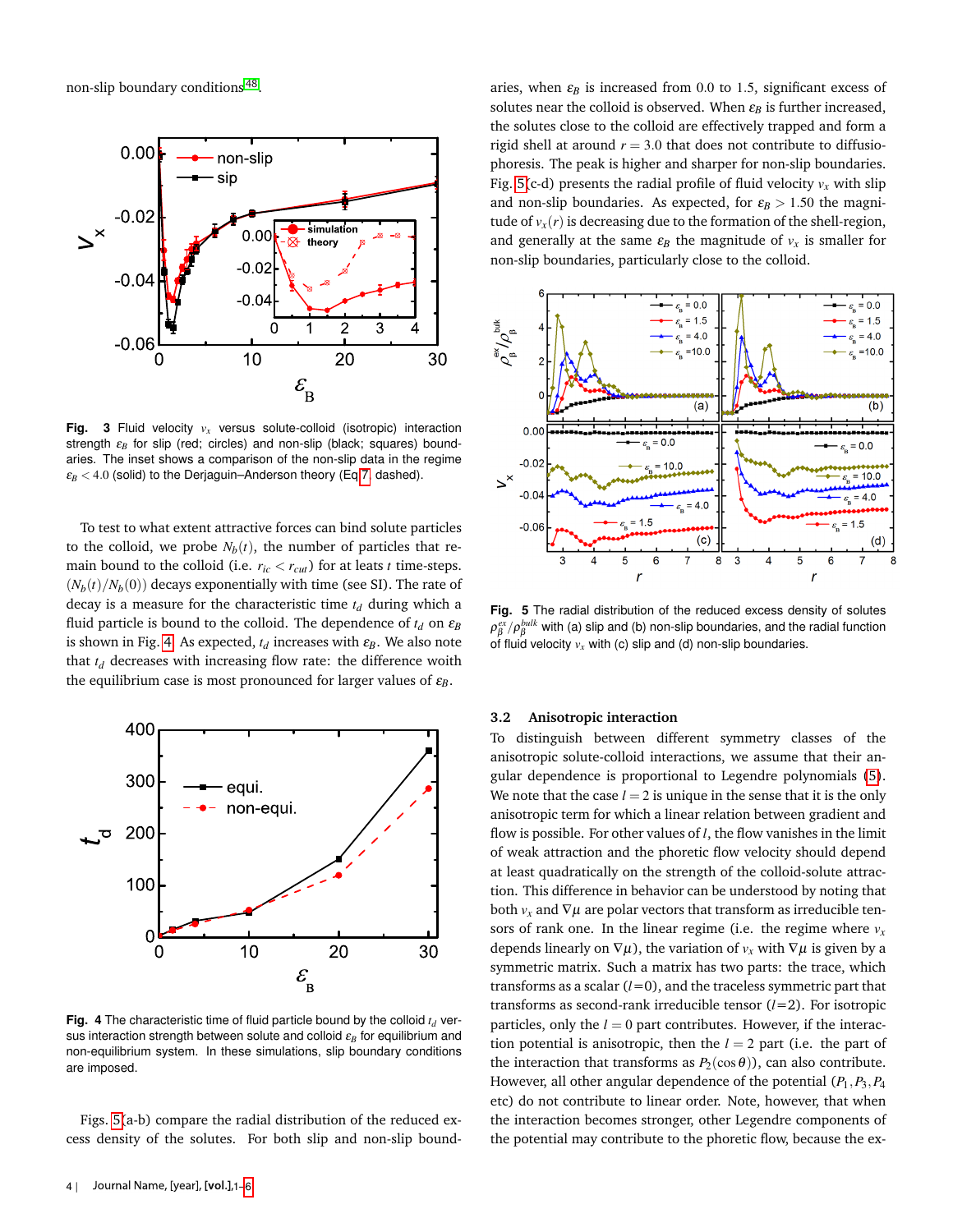<span id="page-4-3"></span>

**Fig. 6** The dependence of  $v_x$  on the strength of the anisotropic colloidsolute interaction  $(\lambda_B)$ , for  $\varepsilon_B = 0.0$ . The black curves shows the result for a solute-colloid interaction with  $P_1(\cos\theta)$ -symmetry. The red curves correspond to the results of an interaction with  $P_2(\cos\theta)$  symmetry. The full symbols and drawn curves correspond to the simulation results for slip boundary conditions, the hollow symbols and dashed curves correspond to the results for non-slip boundary condition. The curves have been obtained as weighted fits (Eqs. [8](#page-4-2) to the simulation data.

cess density depends exponentially on the potential. This means that the excess density then no longer has the same symmetry as the anisotropic potential. In that case, the positive and negative contributions to the excess solute density do no longer cancel, and hence there may still be a flow for, say,  $l = 1$  at larger values of  $\lambda_B$ . We have considered anisotropic interactions of first ( $l = 1$ ) and second  $(l = 2)$  order and evaluated the phoretic flow velocity as a function of the magnitude  $\lambda_B$ .

The results are presented in Fig. [6](#page-4-3) for slip (solid curves) and non-slip (dashed curves) boundary conditions. As expected, at small  $\lambda_B$ , the flow velocity depends linearly on the interaction strength for  $l = 2$ , but quadratically for  $l = 1$ . The difference between slip and non-slip boundary conditions is barely significant. We fit the simulated data with polynomials:

<span id="page-4-2"></span>
$$
v_x = \sum_{i=1}^{i_{max}} A_i \lambda_B^i . \tag{8}
$$

Powers up to fourth order  $(i_{max} = 4)$  need to be considered to obtain a good fit to the data. Based on the above symmetry arguments, we require that  $A_1 = A_3 \equiv 0$  for  $l = 1$ . Table [2](#page-4-4) summarizes the fit coefficients for the four cases considered:  $l = 1,2$  and for slip and non-slip boundaries.

## **4 Conclusions**

The main findings of the present work are that, although in general the strength of diffusio-phoresis increases with the excess density of adsorbed solute, the diffusio-phoretic motion is suppressed if the binding between colloid and solute is very strong. In the limit of strong binding, the adsorbed layer becomes immobile and plays no role in phoresis. However, the phoretic ve-

<span id="page-4-4"></span>

|          | A2                                                                                     | $A_3$ |                       |
|----------|----------------------------------------------------------------------------------------|-------|-----------------------|
| $1 = 1$  |                                                                                        |       |                       |
| slip     | $-7.94 \cdot 10^{-4}$                                                                  |       | $3.46 \cdot 10^{-5}$  |
| non-slip | $-7.76 \cdot 10^{-4}$                                                                  |       | $14.13 \cdot 10^{-5}$ |
| $1 = 2$  |                                                                                        |       |                       |
| slip     | $1.131 \cdot 10^{-2}$ $-1.84 \cdot 10^{-3}$ $-4.15 \cdot 10^{-4}$ 9.75 $\cdot 10^{-5}$ |       |                       |
| non-slip | $9.26 \cdot 10^{-3}$ -1.25 $\cdot 10^{-3}$ -2.77 $\cdot 10^{-4}$ 6.40 $\cdot 10^{-5}$  |       |                       |

**Table 2** Fit coefficients  $A_i$  in Eqn. [8](#page-4-2) for slip and non-slip boundaries.

locity remains finite, even for very strong adsorption, presumably because of the structuring of the fluid around the strongly adsorbed layer. In addition, we investigated the effect on phoresis of angle-dependent interactions. In analogy with what is found for the electrophoresis of colloids with a thin double layer, we find that the diffusion phoretic effect changes qualitatively as the symmetry of the anisotropic interaction is changed. These findings demonstrate that the strength of diffusio-phoresis of particles with a patchy interaction (e.g. proteins) depends not just on the strength of the patchy interaction, but on the precise distribution of the patches over the surface of the particle.

Our simulations suggest that although diffusio-phoresis may in principle be used to induce selective transport of biomacromolecules in a concentration gradient of selectively binding solutes, the non-monotonic dependence of the transport velocity on the binding strength limits the use of this approach, in the sense that there is no point in making the interaction of the bio-molecules with the solute very strong. It may then be more useful to selectively adsorb functionalized, charged solutes on the bio-molecules to make them more susceptible to electrophoresis. Our simulations suggest that anisotropic interactions may enhance (or decrease) the diffusio-phoretic mobility of an otherwise spherical particle. However, as only the  $l = 2$  component of the anisotropic interaction contributes appreciably, the isotropic interaction will dominate the diffusio-phoresis of particles that have a large number of interaction "patches".

## **Acknowledgements**

This work was partially funded by the National Key Research and Development Program of China (grant 2016YFA0501601), by the EU Horizon 2020 program through 766972-FET-OPEN-NANOPHLOW, by K. C. Wong Educational Foundation, and by the National Natural Science Foundations of China under grants 11602279 and 11874398.

#### **Notes and references**

- <span id="page-4-0"></span>1 J. C. Eijkel and A. van den Berg, *Chem Soc Rev*, 2010, **39**, 957–73.
- <span id="page-4-1"></span>2 J. L. Anderson and D. C. Prieve, *Separation and Purification Methods*, 2006, **13**, 67–103.
- 3 O. Annunziata, D. Buzatu and J. G. Albright, *J Phys Chem B*, 2012, **116**, 12694–705.
- 4 J. T. Ault, P. B. Warren, S. Shin and H. A. Stone, *Soft Matter*, 2017, **13**, 9015–9023.
- 5 J. Deseigne, C. Cottin-Bizonne, A. D. Stroock, L. Bocquet and C. Ybert, *Soft Matter*, 2014, **10**, 4795–9.